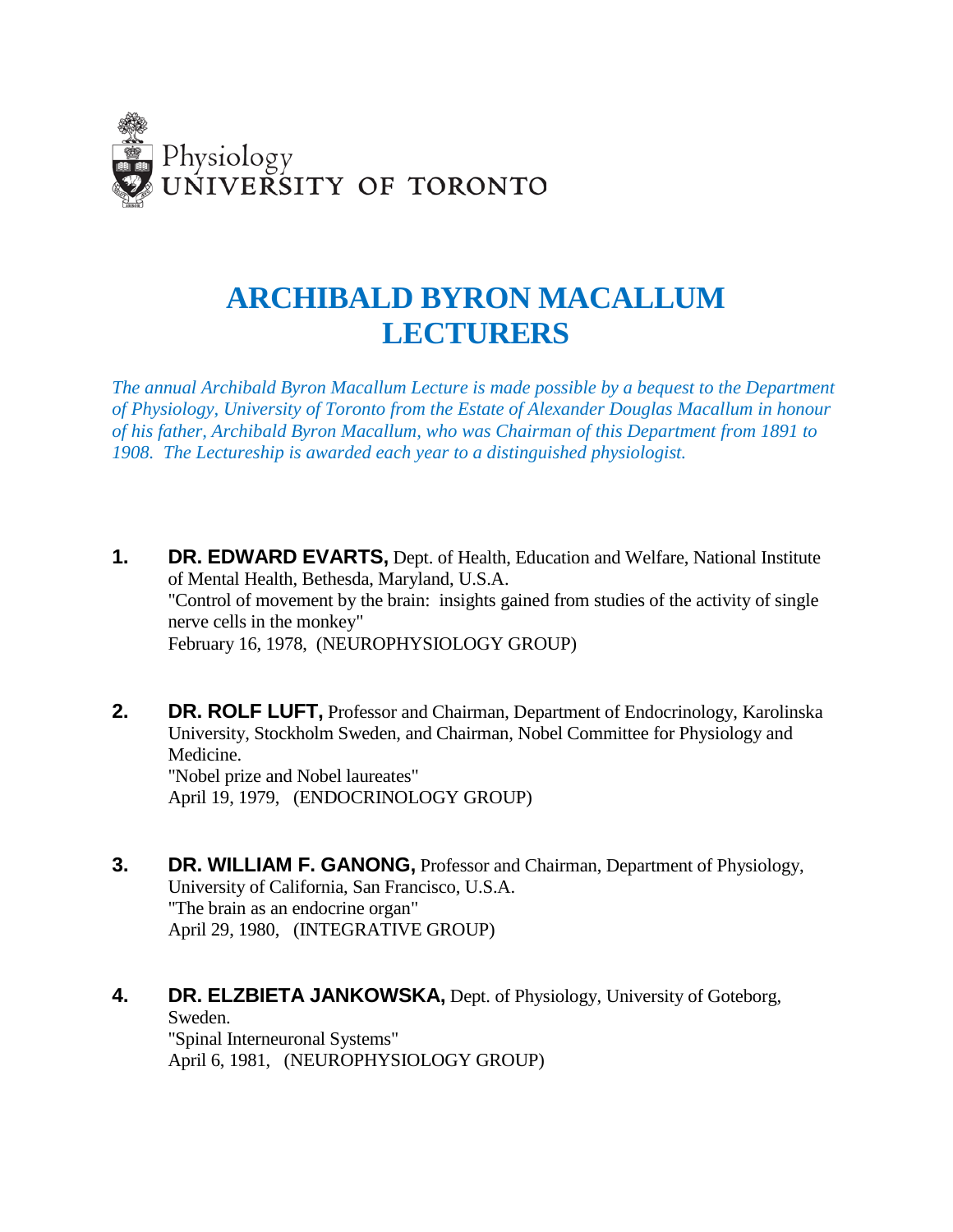- **5. DR. RICHARD J. WURTMAN,** Professor of Neuroendocrine Regulation, Massachusetts Institute of Technology, Cambridge, Massachusetts, U.S.A. "Nutrients and neurotransmission" February 24, 1982, (ENDOCRINOLOGY GROUP)
- **6. DR. D.J.C. CUNNINGHAM,** Fellow of University College, Oxford, England. "Breathing and exercise: old facts and newer thoughts" March 16, 1983, (INTEGRATIVE GROUP)
- **7. DR. COLIN B. BLAKEMORE,** Waynflete Professor of Physiology, University of Oxford. "Plasticity in the visual system"

March 6, 1984, (NEUROPHYSIOLOGY GROUP)

- **8. DR. JOSEPH B. MARTIN,** Julieanne Dorn Professor of Neurology, Harvard Medical School. "Huntington's disease: new approaches to an old problem" February 25, 1985, (ENDOCRINOLOGY GROUP)
- **9. DR. ARTHUR C. GUYTON,** Chairman and Professor, Dept. of Physiology and Biophysics, The University of Mississippi Medical Center, U.S.A. "Physiology of arterial pressure control and hypertension" March 13, 1986, (INTEGRATIVE GROUP)
- **10. DR. ERIC R. KANDEL,** College of Physicians & Surgeons of Columbia University, Center for Neurobiology and Behavior, New York, U.S.A. "The short and long of long-term memory: a molecular biological approach" May 14, 1987, (NEUROPHYSIOLOGY GROUP)
- **11. DR. E.A. NEWSHOLME,** Merton College, and Dept. of Biochemistry, Oxford University, England. "An amino acid metabolic link between muscle, brain and the immune system of equal importance to the athlete and to the septic patient" April 13, 1988, (ENDOCRINOLOGY GROUP)
- **12. DR. JOHN B. WEST,** Professor of Medicine and Physiology, University of California, San Diego, U.S.A. "Severe hypoxia: lessons from high altitude" April 26, 1989, (INTEGRATIVE GROUP)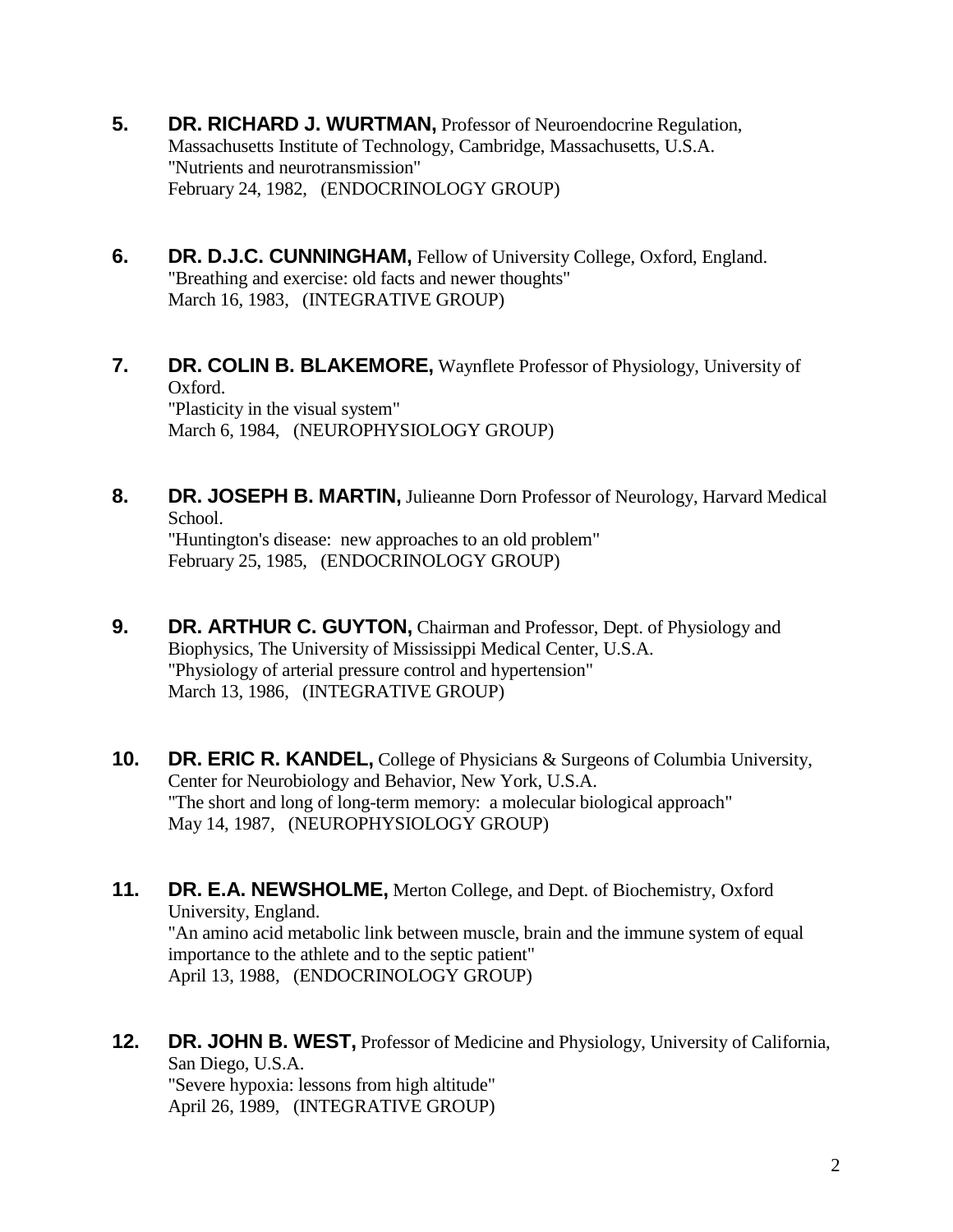- **13. DR. DONALD L. PRICE,** Professor of Pathology, Neurology, and Neuroscience, The John Hopkins University School of Medicine, Baltimore, Maryland, U.S.A. "Alzheimer's Disease and Model Systems" March 21, 1990, (NEUROPHYSIOLOGY GROUP)
- **14. DR. ROGER H. UNGER,** Professor of Internal Medicine, Touchstone/West Distinguished Chair in Diabetes Research, & Director, Center for Diabetes Research, University of Texas, Southwestern Medical School, Dallas, Texas, U.S.A. "Diabetic hyperglycemia - linkage to glucose uptake by â-cells" May 2, 1991, (ENDOCRINOLOGY GROUP)
- **15. DR. M.L. HALPERIN,** Professor of Medicine, University of Toronto, Toronto, Ontario, Canada. "Potassium, some woolly thoughts" April 15, 1992, (INTEGRATIVE GROUP)
- **16. DR. A.J. HUDSPETH,** Professor & Director, Center for Basic Neuroscience Research, University of Texas, Southwestern Medical Center. "How hearing happens: hair cells of the ear" May 10, 1993, (NEUROPHYSIOLOGY GROUP)
- **17. DR. GRAEME I. BELL,** Louis Block Professor, Departments of Biochemistry & Molecular Biology, and Medicine, and Genetics, The University of Chicago. "Genetics of Diabetes Mellitus and Insulin Secretion" April 19, 1994, (ENDOCRINOLOGY GROUP)
- **18. DR. DAVID J. HEARSE,** Professor of Physiology & Medicine, The Rayne Institute, St. Thomas' Hospital. London, England "The Stunned Cardiologist: Adventures in the Land of Ischemia and Reperfusion" March 27, 1995, (INTEGRATIVE GROUP)
- **19. DR. ROGER NICOLL,** Professor of Pharmacology & Physiology, Department of Cellular & Molecular Pharmacology, University of California, San Francisco "In search of the molecules of memory" April 29, 1996, (NEUROPHYSIOLOGY GROUP)
- **20. DR. JEFFREY FRIEDMAN,** Director, Starr Center for Human Genetics, New York, Professor, The Rockefeller University, New York "Leptin and the molecular mechanisms regulating body weight" April 28, 1997, (ENDOCRINOLOGY GROUP)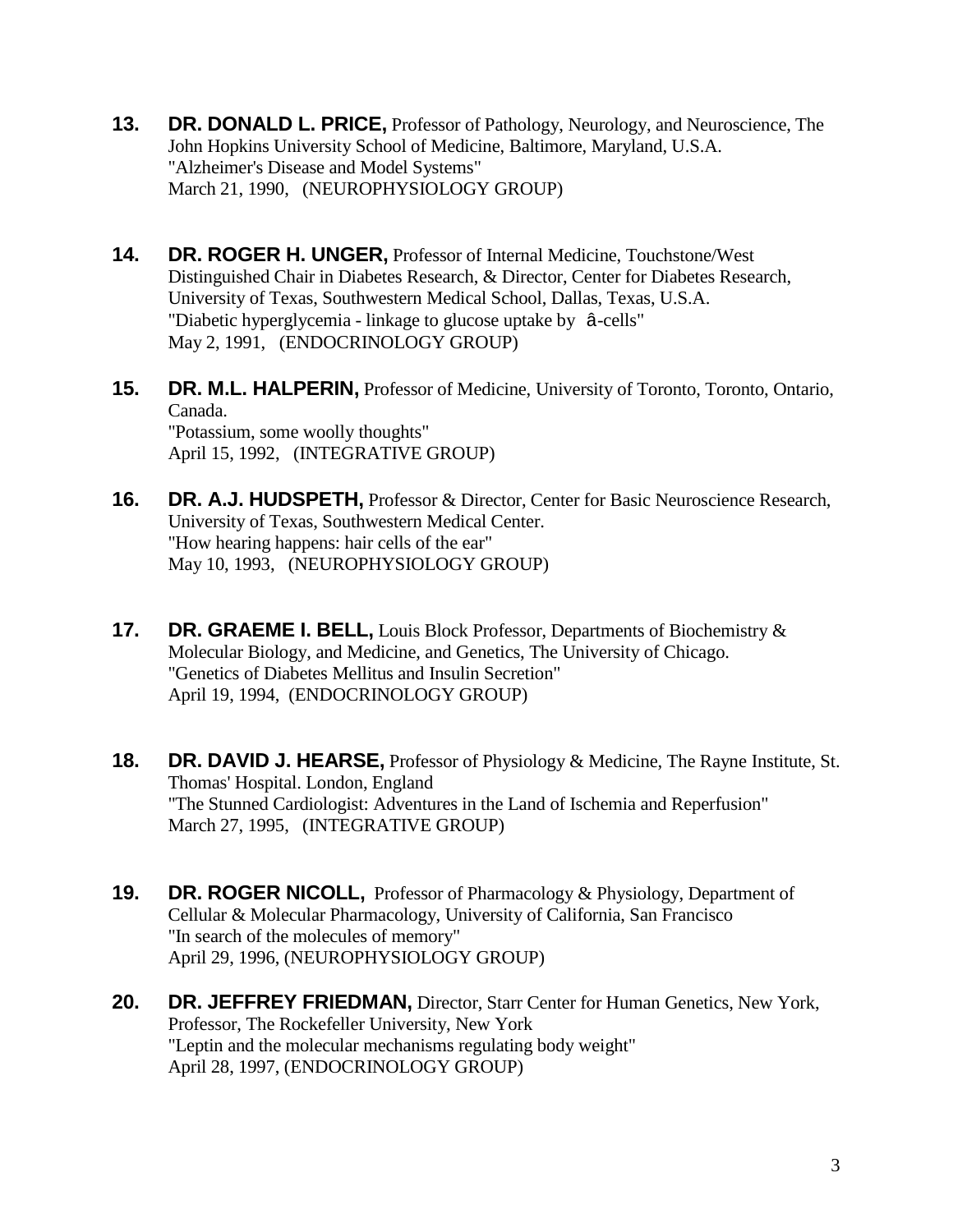- **21. DR. KENT L. THORNBURG,** Oregon Health Sciences University. "Unsolved mysteries of the developing heart" April 28, 1998, (INTEGRATIVE GROUP/AREA)
- **22. DR. WOLF SINGER,** Director of the Max-Planck-Institute for Brain Research. "The putative role of synchrony in neuronal processing" April 29, 1999 (NEUROPHYSIOLOGY GROUP)
- **23. PROFESSOR STEPHEN O'RAHILLY**, Departments of Medicine & Clinical Biochemistry, Addenbrooke's Hospital, University of Cambridge "Human obesity: not all gluttony and sloth" April 25, 2000 (ENDOCRINOLOGY GROUP)

## **24. 2001 LECTURE CANCELLED –** *due to speaker's illness*

- **24. PROFESSOR BRUCE MCEWEN**, Laboratory of Neuroendocrinology, Rokefeller University, New York "From Molecules to Mind: Lessons from Neuroendocrinology" May 1<sup>st</sup>, 2002 (NEURAL AND ENDOCRINE GROUP)
- **\* 2003 Lecture postponed** *due to SARS Outbreak in Toronto*
- **25. PROFESSOR ALLEN WILSON COWLEY, JR.** Professor and Chair, Department of Physiology, Medical College of Wisconsin "Genetic Map of Cardiovascular Function" April 29, 2004 (INTEGRATIVE GROUP)
- **26.** *PROFESSOR DAVID J.P. BARKER, FRS***,** Director of the MRC Environmental Epidemiology Unit, Southampton, UK "The growth of children who will develop chronic adult disease" April 18, 2005 (ENDOCRINOLOGY GROUP)

#### **27.** *PROFESSOR PAUL GREENGARD**(Nobel Laureate)* Vincent Astor Professor, Laboratory of Molecular and Cellular Neuroscience, The Rockefeller University, NY "Signal transduction pathways used by therapeutic agents and drugs of abuse" May 1, 2006 (NEUROPHYSIOLOGY GROUP)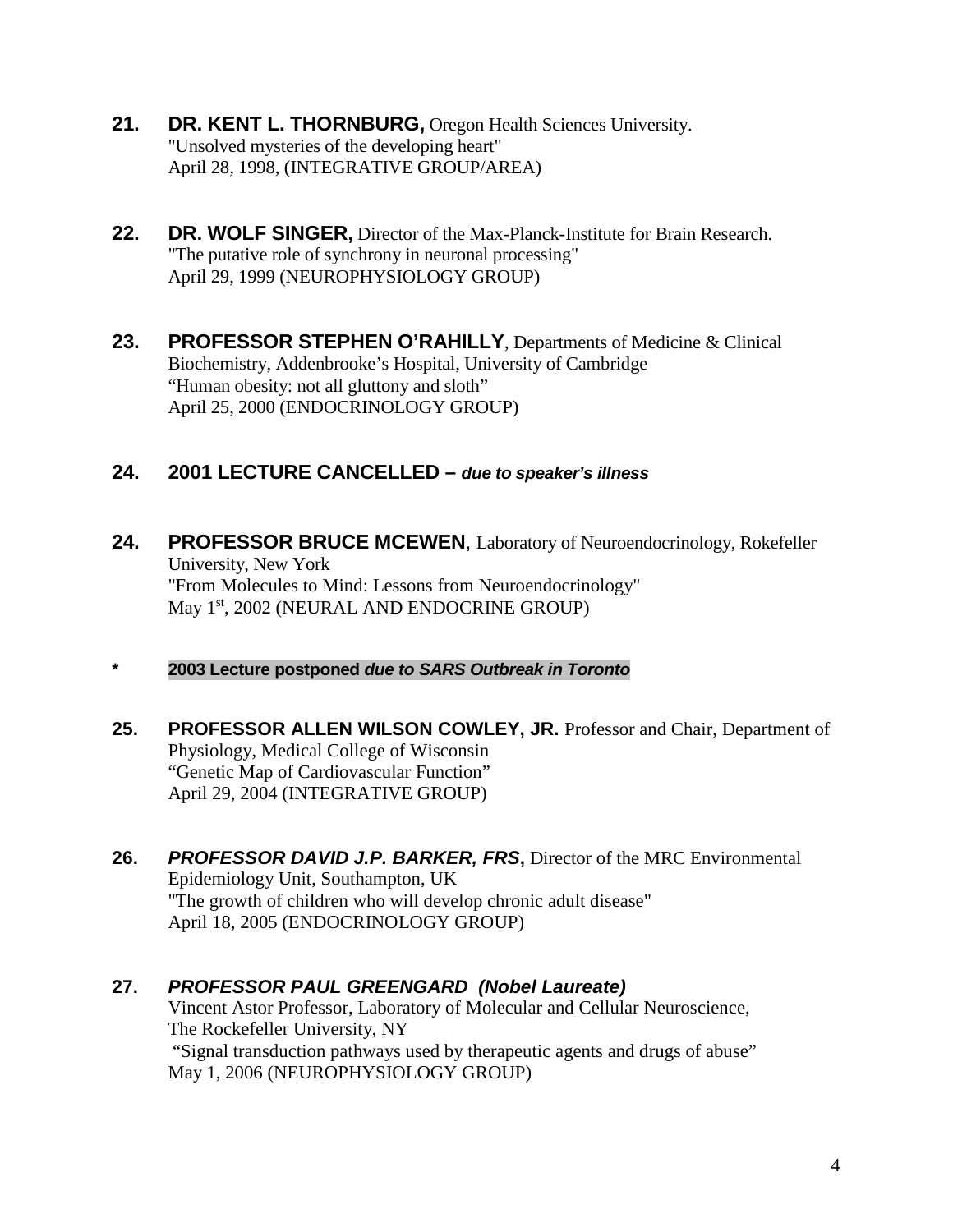### **28.** *PROFESSOR DAVID CLAPHAM*

Aldo R. Castañeda Professor of Cardiovascular Research Investigator, Howard Hughes Medical Institute Professor of Neurobiology, Harvard Medical School Boston, MA "New Ion Channels March 8, 2007 (NEUROPHYSIOLOGY GROUP)

### **\* 2008 Lecture postponed**

### **29.** *PROFESSOR JONATHAN SECKL*

Professor of Molecular Medicine, Endocrinology Unit, Centre for Cardiovascular Science, Queen's Medical Research Institute, Edinburgh "Steroids, enzymes and cognitive ageing: more than a one-trick pony" April 21, 2009 (REPRODUCTION & DEVELOPMENT RESEARCH PLATFORM)

### **30.** *PROFESSOR AVRIL SOMLYO*

Professor, Department of Molecular Physiology and Biological Physics Charlottesville, VA "Signaling Upstream and Downstream of RhoA in Smooth Muscle" April 13, 2010 (CARDIOVASCULAR RESEARCH PLATFORM)

## **31.** *PROFESSOR BRUCE M. SPIEGELMAN*

Stanley J. Korsmeyer Professor of Cell Biology and Medicine Dana-Farber Cancer Institute Harvard Medical School "Transcription Control of Adipogenesis in Health and Disease' April 7, 2011 (ENDOCRINOLOGY RESEARCH PLATFORM)

### **32.** *PROFESSOR KARL DEISSEROTH*

Departments of Bioengineering and Psychiatry, Stanford University Howard Hughes Medical Institute "Development of Optogenetics" April 7, 2012 (NEUROPHYSIOLOGY RSEARCH PLATFORM)

### **33.** *PROFESSOR LEROY HOOD*

President, Institute for Systems Biology Seattle, WA "Complexity, Paradigm Changes, Systems Biology and Medicine" May 2, 2013 (REPRODUCTION & DEVELOPMENT RESEARCH PLATFORM)